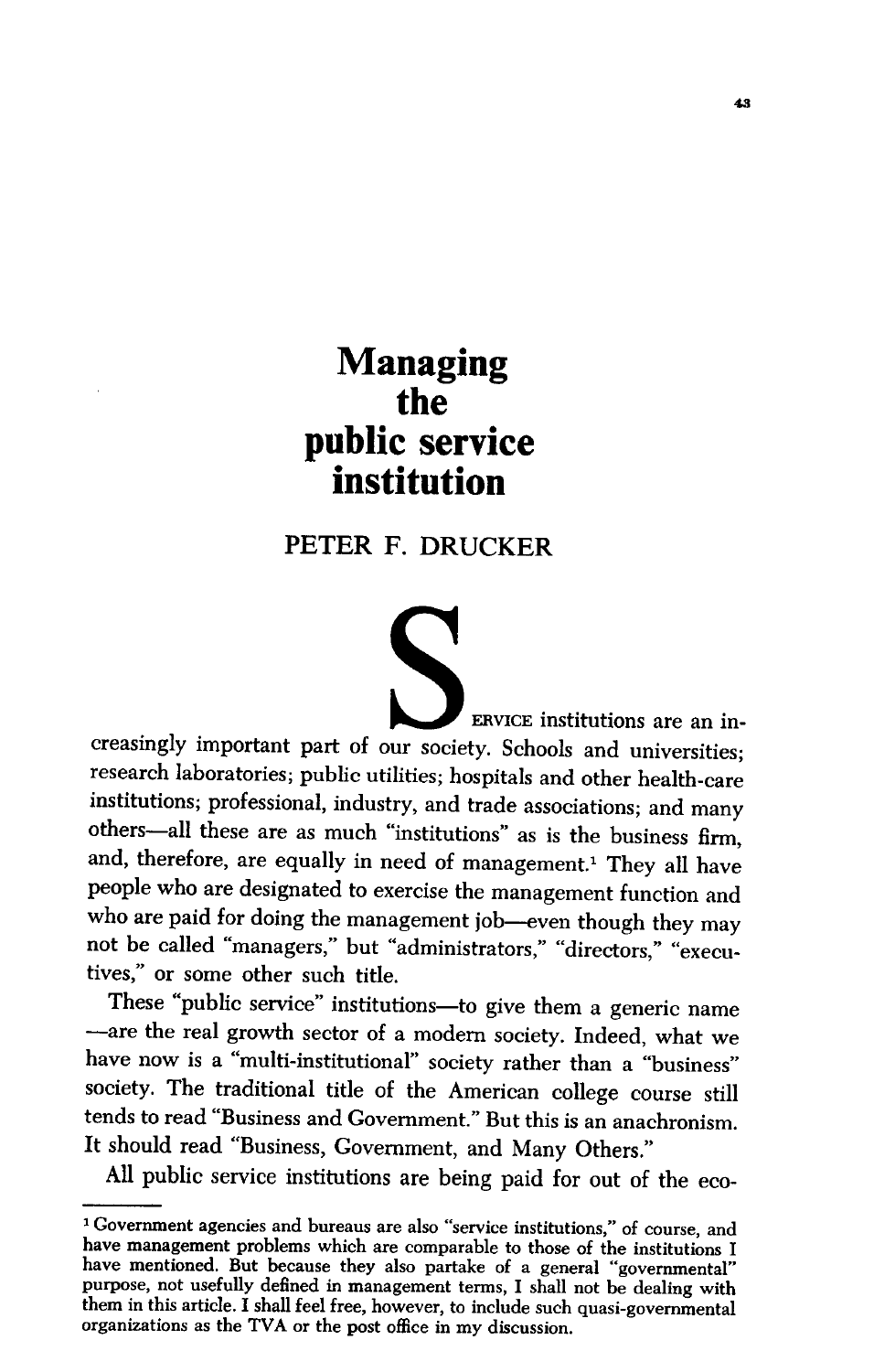nomic surplus produced by economic activity. The growth of the service institutions in this century is thus the best testimonial to the success of business in discharging its economic task. Yet unlike, *s*ay, the early 19th-century university, the service institutions are not mere<br>"luxury" or "ornament." They are, so to speak, main pillars of a modern society, load-bearing members of the main structure. They have to perform if society and economy are to function. It is not *only that these service institutions are a major expense of a modern* only that these service institutions are a ma**j**or expense of a modem society; half of the personal income of the United States (and of most of the other developed countries) is spent on public service institutions (including those operated by the government). Compared to these "public service" institutions, both the "private sector"  $p$  (i.e., the economy of goods) and the traditional government functions of law, defense, and public order, account for a smaller share tions of law, defense, and public order, account for a smaller share of the total income flow of today's developed *s*ocieties than they did around 1900—despite the cancerous growth of military spending.<br>Every citizen in the developed, industrialized, urbanized societies

depends for his very survival on the performance of the public service depends for his v*e*ry *s*urvival on the perf*o*rmance of the public service institutions. These institutions also embody the values of developed societies. For it is in the form of education and health care, knowledge and mobility—rather than primarily in the form of more "food, edge and mobility--rather than primarily in the form of mor*e* "food*,* clothing, and shelter ---that our society obtains the fruits of the theory creased economic capacities and productivity.<br>Yet the evidence for performance in the service institutions is not

impressive, let alone overwhelming. Schools, hospitals, universities are all big today beyond the imagination of an earlier generation. are all big today beyond the imagination of an earlier generation. They all dispose of astronomical budgets. Yet everywhere they are "in crisis." A generation or two ago, their performance was taken<br>for granted. Today, they are being attacked on all sides for lack of performance. Services which the 19th century managed with aplomb and apparently with little effort-the postal service, for instance-are deeply in the red, require enormous and ever-growing subsidies, and yet give poorer service everywhere. In every country the citizen and yet give poorer service everywhere. In every country the citizen complains ever more loudly of "bureaucracy" and mismanagement in the institutions that are supposed to serve him.

## **Are service institutions manageable?**

The response of the service institutions to this criticism has been to become "management conscious." They increasingly turn to busito become "management conscious." They increasingly turn to but ness to learn "management." In all service institutions, "manager" as Velopment," "management by ob**j**ectives," and many other concepts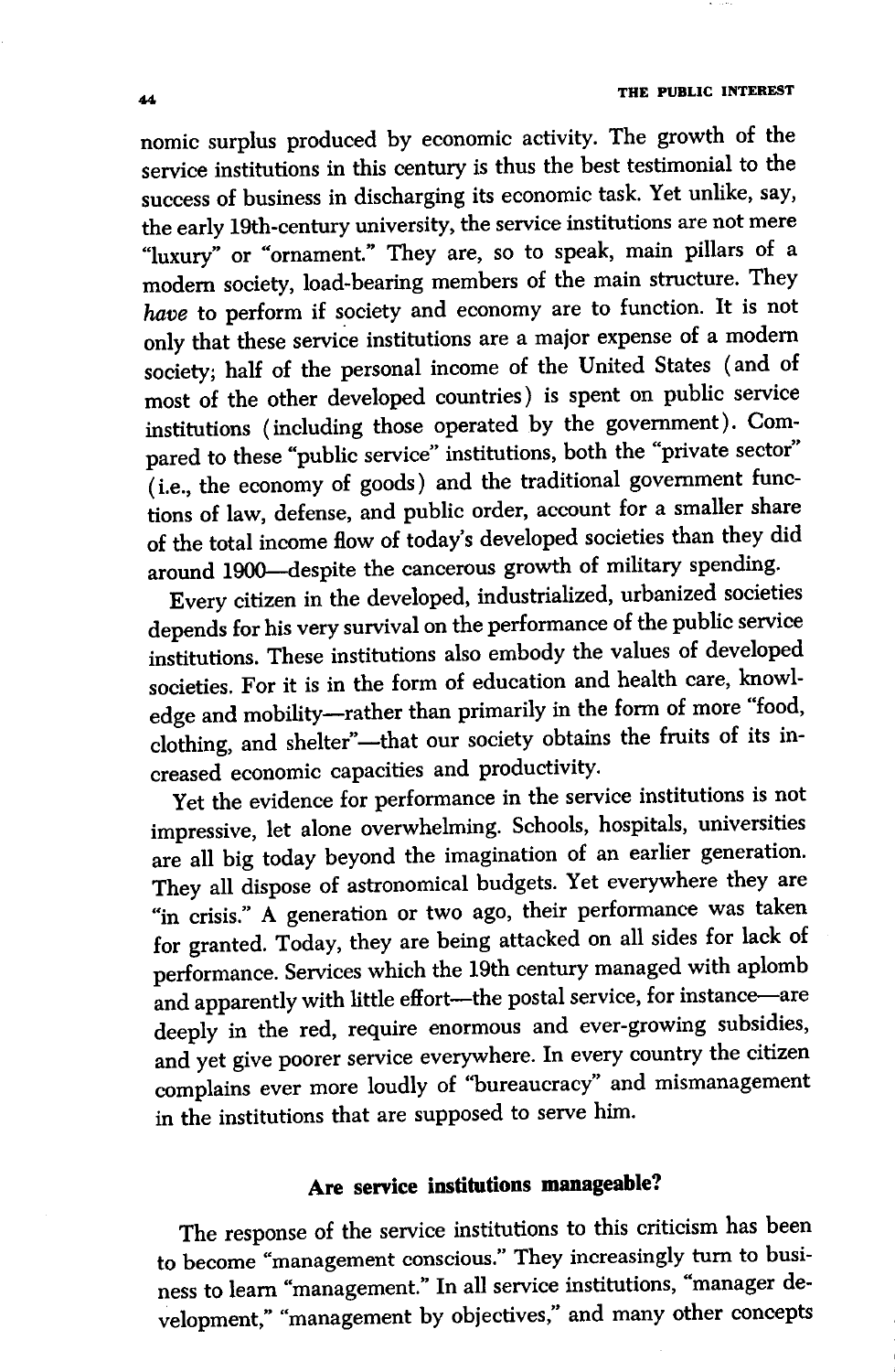and tools **o**f busin*e*ss management are becoming increasingly p**o**pular. This is a healthy sign--but no more than that. It does not mean that the service institutions understand the problems of managing themselves. It only means that they have begun to realize that, at present, they are not being managed.

Yet*,* though "performance" in the public service institutions is the exception rather than the rule, the exceptions do prove that service institutions can perf**o**rm. Among American public service agencies of the la*s*t 40 years, for instance, there is the Tenn*e*ssee Valley *A*uthority (TVA), the big regional electric-power and irrigation pro**j**ect in the South*e*astern United States. (TVA's performance was especially notable during its early years, in the 1930's and 1940's, when it was headed by David Lilienthal.) While a great many--perhaps mostschools in th**e** inner**-**city, black ghettos of America deserve all the strictures of the "deschooling" movement, a few schools in the very worst ghettos (e.g., in New York*'*s South Bronx) have shown high capacity to make the most "disadvantaged" children acquire the basic skills of literacy.

What is it that the few succ*e*ssful service institutions do (or eschew) that makes them capable of performance? This is th*e* question to ask. And it is a *management* question--of a special kind. In most respects, the service institution is not very different from a business enterprise. It faces similar--if not precisely the same--challenges in seeking to make work productive. It does not differ significantly from a business in its "social responsibility." Nor does the service institution differ very much from business enterprise in respect to the manager*'*s work and job, in respect to organizational design and structure, or ev*e*n in respect to the **j**ob and structure of top management. *Internally,* the differences tend to be differences in terminology rather than in substance.

But the s*e*rvice institution is in a fundamentally different "business" from business. It is different in its purpose. It has different values. It needs different objectives. And it makes a different contribution to society. "Performance and results" are quite different in a service institution from what they are in a business. "Managing for performance" is the one area in which the service institution differs significantly from a business.

## **Why service institutio**n**s do not perform**

There are three p**o**pular explanations for the common failure of service institutions to perform: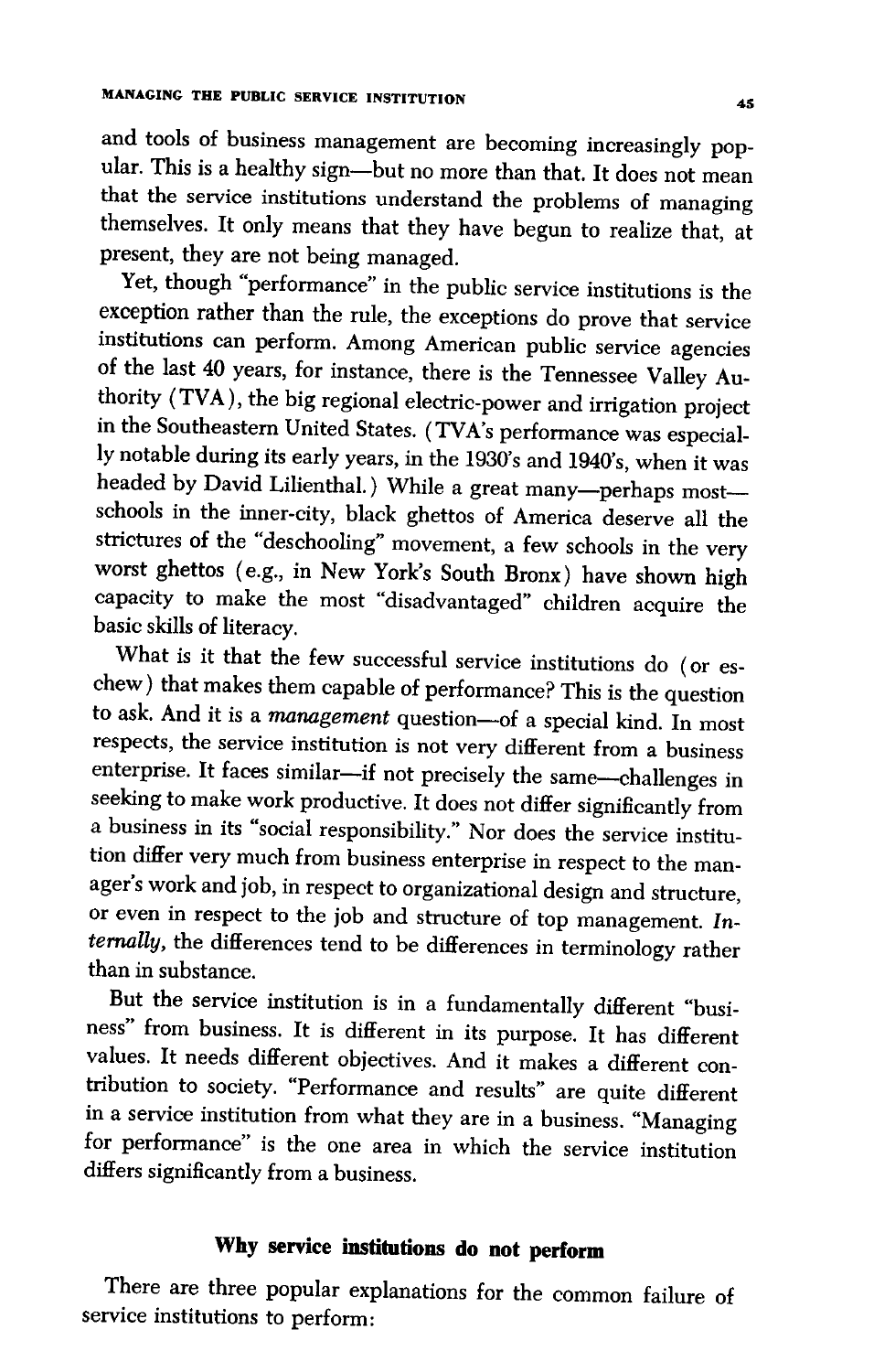- 2) **Th**ey **n**eed "**b**etter men";
- 3) Their objective*s* and re*s*ults are "intangible."

All three are alibis rather than explanations.<br>1) The service institution will perform, it is said again and again, 1 ) The service ins**ti**tution will per**f**orm, it is said again and again, If only it is managed in a "businesslike" manner. Colbert, the great minister of Louis XIV, was the first to blame the performance difficulti*es* **o**f th**e** n**o**n-bu*s*in*ess*, th*e s*ervi*ce* in*s***ti**tu**ti**on, on th*is* lack of "busine*s*slike" management. Colbert, who created the first "modern" public service in the West, never ceased to exhort his officials to be "busine*s*slike." The cry is s**ti**ll being repeated every day--by chambers of commerce, by presidential and royal commissions, by ministers in the Communist count**ri**es, and so on. If only*,* they all say*,* their administrators were to behave in a "businesslike" way, service institution*s* w*o*uld per**f**orm. And of course, this belief al*s*o und*e*rlies, in large measure, today's "management boom" in the service institutions.<br>But it is the wrong diagnosis; and being "businesslike" is the wrong

But it is the wrong diagnosis, and being "businessine" is the wrong prescription **f**or the ills of the service institution. The service institutio**n** ha*s* per**f**ormance trouble preci*s*ely becau*se* it i*s not* a bu*s*ine*ss*. What being "businesslike" usually means in a service institution little more than control of cost. What characterizes a business, however, is focus on results--return on capital, share of market, and so on.

To be sure, there is a need for efficiency in all institutions. Because there is usually no competition in the service field*,* there is no outward and imposed cost control on service institutions as there is  $\sim$ bu*s*ine*ss* in a competitive (and even an oligopoli*s*tic) market. *B*ut the basic problem of service institutions is not high cost but lack of effectiveness. They may be very efficient-some are. But they then tend not to do the right things.<br>The belief that the public service institution will perform if only

it is put on a "businesslike" basis underlies the numerous attempts  $i$ **o** set up many government services as separate "public corporations" to set up many government services as separate "public corporations" -again an attempt that dates back to Colbert and his establishment. of "Crown monopolies." There may be beneficial side effects, such as **f**reedom **f**rom petty civil service regulation. But the i**n**tended main effect, performance, is seldom achieved. Costs may go down (though not always; setting up London Transport and the British Post Oli as separat*e* "businesslike" corporations, and thereby making them defenseless against labor union pressures, has led to skyrocket costs). But servic**e**s essen**ti**al to the fulfillment of the institution*'*s purpose may be slighted or lopped off in the name of "efficiency."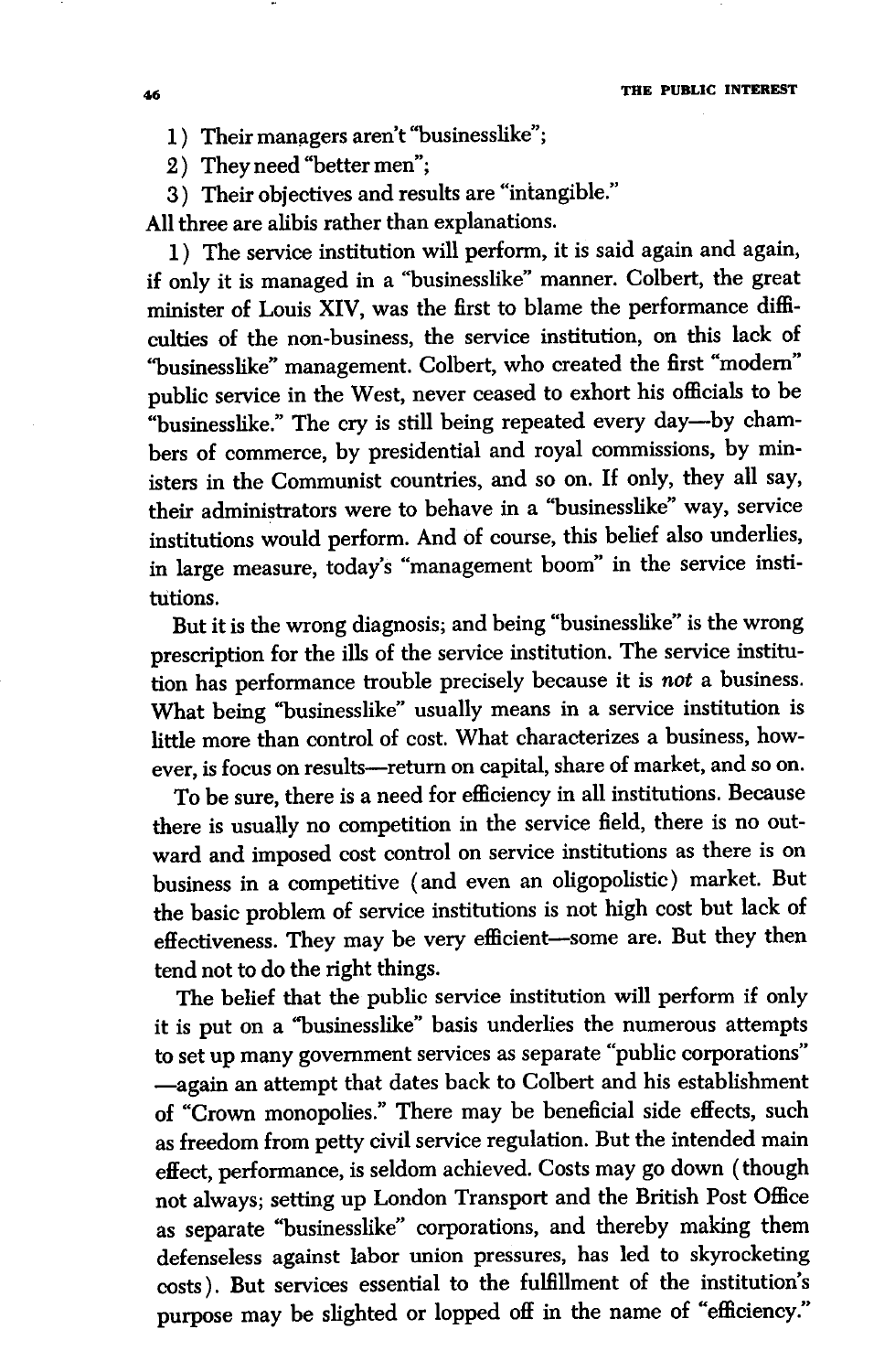The best and worst exam**p**le **o**f the "businesslike" appr**o**ach in the public service institution may well be the Port of New York Authority, set up in the 1920*"*s to manage automobile and truck traffic throughout the two-state area (New York and New Jersey) of the Port of New York. The Port Authority has, from the beginning, been "businesslike" with a vengeance. The engineering of its bridges, tunnels, docks, silos, and airports has been outstanding. Its construction costs have been low and under control. Its financial standing has been extremely high, so that it could always borrow at most advantageous rates of interest. It made being "businesslike"-as measured, above all, by its standing with the banks--its goal and purpose. A**s** a result, it did not concern itself with transportation policy in the New York metropolitan area, even though its bridges, tunnels, and airports generate much of the traffic in New York's streets. It did not ask: "Who are our constituents?" Instead it resisted any such question as "political" and "unbusinesslike." Consequently*,* it has come to be seen as the villain of the New York traffic and transportation probl*e*m. And when it needed support (e.g., in finding a place to put New York's badly needed **f**ourth airport)*,* it found itself without a single backer*,* except the bankers. As a result the Port Authority may well become "politicized"; that is, denuded of its efficiency without gaining anything in effectiveness.

### "**B**ett**er p**e**op**le"

The cry for "better pe**o**ple" is even older than C**o**lbert. In fact, it can be **f**ound in the earliest Chinese texts on government. In particular, it has been the constant demand of all American "reformers," from Henry Adams shortly after the Civil War, to Ralph Nader today. They all have believ*e*d that the one thing lacking in the government agency is "better people."

But service institutions cannot, any more than businesses, depend on "supermen" to staff their managerial and executive positions. There are far too many institutions to be staffed. If service institutions cannot be run and managed by men of normal-or even fairly low-**-**endowment, if, in other words, we cannot organize the task so that it will be done on a satisfactory level by men who only try hard, it cannot be done at all. Moreover, there is no reason to believe that the people who staff the managerial and pro**f**essional positions in our "service" institutions are any **l**ess qualified, any less competent or honest, or any less hard-working than the men who manage businesses. By the same token, there is no reason to believe that business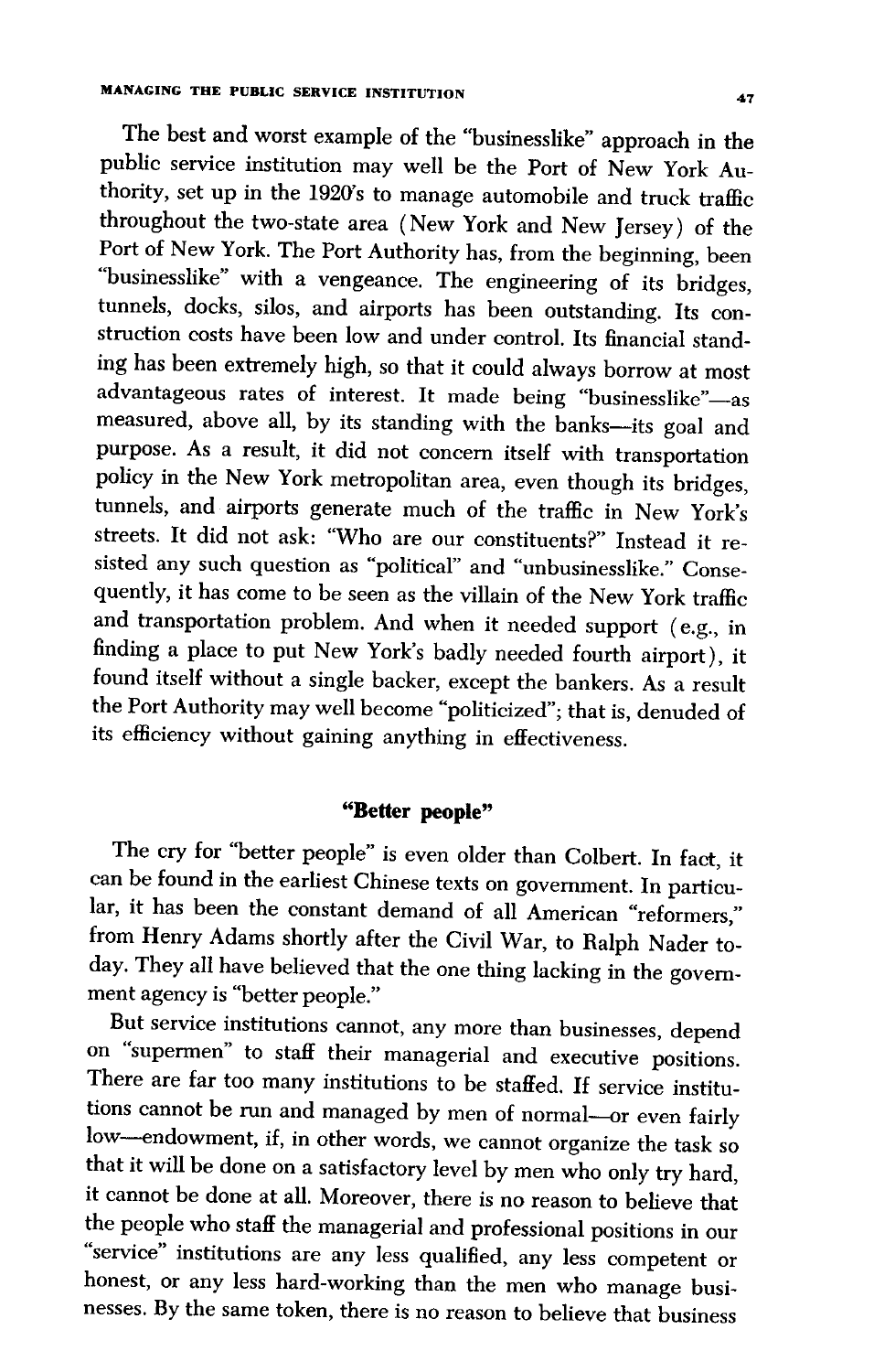managers, put in control of service in*s*titutions, would do better than the "bureaucrats." Indeed, we know that they immediately bec*o*me

"bureaucrats" themselves. One example of this was the American experience during Wo War II, when large number*s* o**f** business executives who had performed very well in their own companies moved into government positions. Many rapidly became "bureaucrats." The men did not change. But whereas in business they had been capable o**f** obtaining performance and results, in government they **f**ound themselves producing primarily procedures and red tape-and deeply frustrated by the experience.

Similarly, effective businessmen who are promoted to head a "service staff" within a business (e.g.*,* the hard-hitting sales manager who gets to be "Vice President--marketing services") tend to become "bureaucrats" almost overnight. Indeed*,* the "service institutions" within business--R&D departments, personnel staffs, marketing or manufacturing service *s*taffs**,** and the like--apparentl**y** find it ju*s*t as hard to perform as the public service institutions o**f** society at large, which businessmen o**f**ten criticize as being "unbusinesslike" and run by "bureaucrats."

### "**Intangible**" **objectives**

The most sophisticated and, at first glance, the most plausible explanation for the non-performance of service institutions is the last one: The objectives o**f** service institutions are "intangible," and so are their results. This is at best a half-truth.

The definition o**f** what "our business is" is always "intangible," in a business as well as in a service institution. Surely, to say, as Sears Roebuck does*,* "Our business is to be the informed buyer **f**or the American **f**amily," is "i**n**tangible." And to say, as Bell Telephone does, "Our bu*s*ine*ss* i*s s*ervice to th*e* cu*s*t*o*mer*s*," may sound like a pious and empty platitude. At first glance, these statements would seem to de**fy** an**y** attempt at translation into operational, let alon*e* quantitative, terms. To say, "Our business is electronic entertainment," as Sony of Japan does, is equally "intangible," as is IBM*'*s definition of its business as "data processing." Yet, as these businesses have clearly demonstrated it is not exceedingly difficult to derive concrete and measurable goals and targets from "intangible" definitions like those cited above.

"Saving souls," as the definition o**f** the objectives of a church is, indeed, "intangible." At least the bookkeeping is not of this world.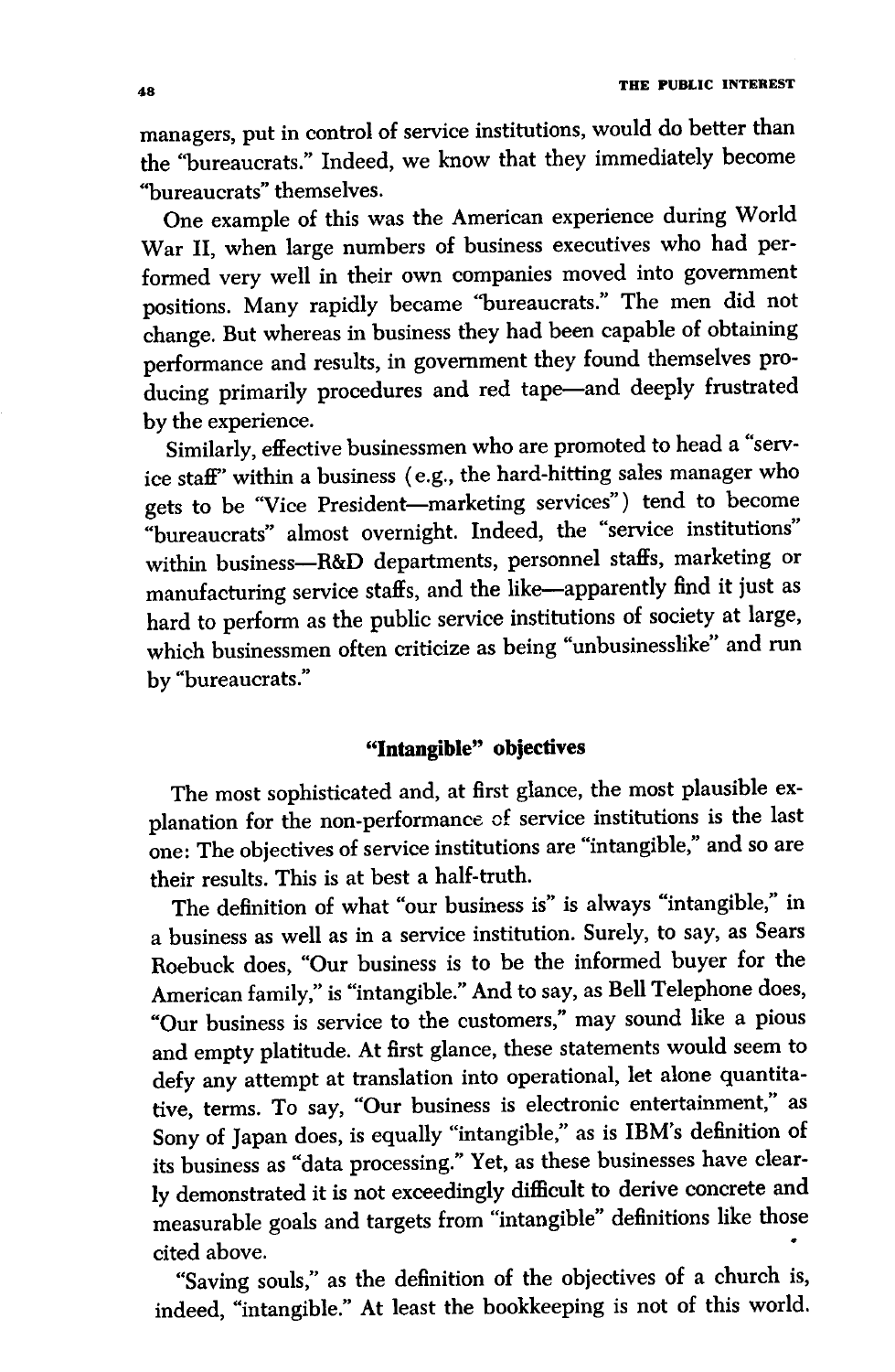But church attendance i**s** mea**s**urable**.** And **s**o i**s** "getting the young people back int**o** the church."

"The development of the whole personality" as the objective of the school is*,* indeed, "intangible." But "teaching a child to read by the time he has finished third grade" is by no means intangible; it can be measured easily and with considerable precision.

"Abolishing racial discrimination" is equally unamenable to clear operational definition, let alone measurement. But to increase the number of black apprentices in the building trades is a quantifiable goal, the attainment of which can be measured.

Achievement is never possible except against specific*,* limited, clearly defined targets, in business as well as in a service institution. Only if targets are defined can resources be allocated to their attainment, priorities and deadlines be set*,* and somebody be held accountable for results. But the starting point for effective work is a definition of the purpose and mission of the institution-which is almost always "intangible," but nevertheless need not be vacuous.

It is often said that service institutions differ from businesses in that they have a plurality of constituencies. And it is indeed the case that service institutions have a great many "constitutents." The school is of vital concern not only to children and their parents*,* but also to teachers, to taxpayers*,* and to the community at large*,* Similarly, the hospital has to satisfy the patient*,* but also the doctors, the nurses*,* the technicians*,* the patient's family--as well as taxpayers or*,* as in the United States, employers and labor unions who through their insurance contributions provide the bulk of the support of most hospitals. But business also has a plurality of constituencies. Every business has at least two different customers, and often a good many more. And employees, investors, and the community at large--and even management itself-are also "constituencies."

## **Misdirection by budget**

The one basic difference between a service institution and a business is the way the service institution is paid. Businesses (other than monopolies) are paid for satisfying the customer. They are only paid when they produce what the customer wants and what he is willing to exchange his purchasing power for. Satisfaction of the customer is, therefore, the basis for performance and results in a business.

Service institutions, by contrast*,* are typically paid out of a budget allocation. Their revenues are allocated from a general revenue stream that is not tied to what they are doing, but is obtained by tax*,*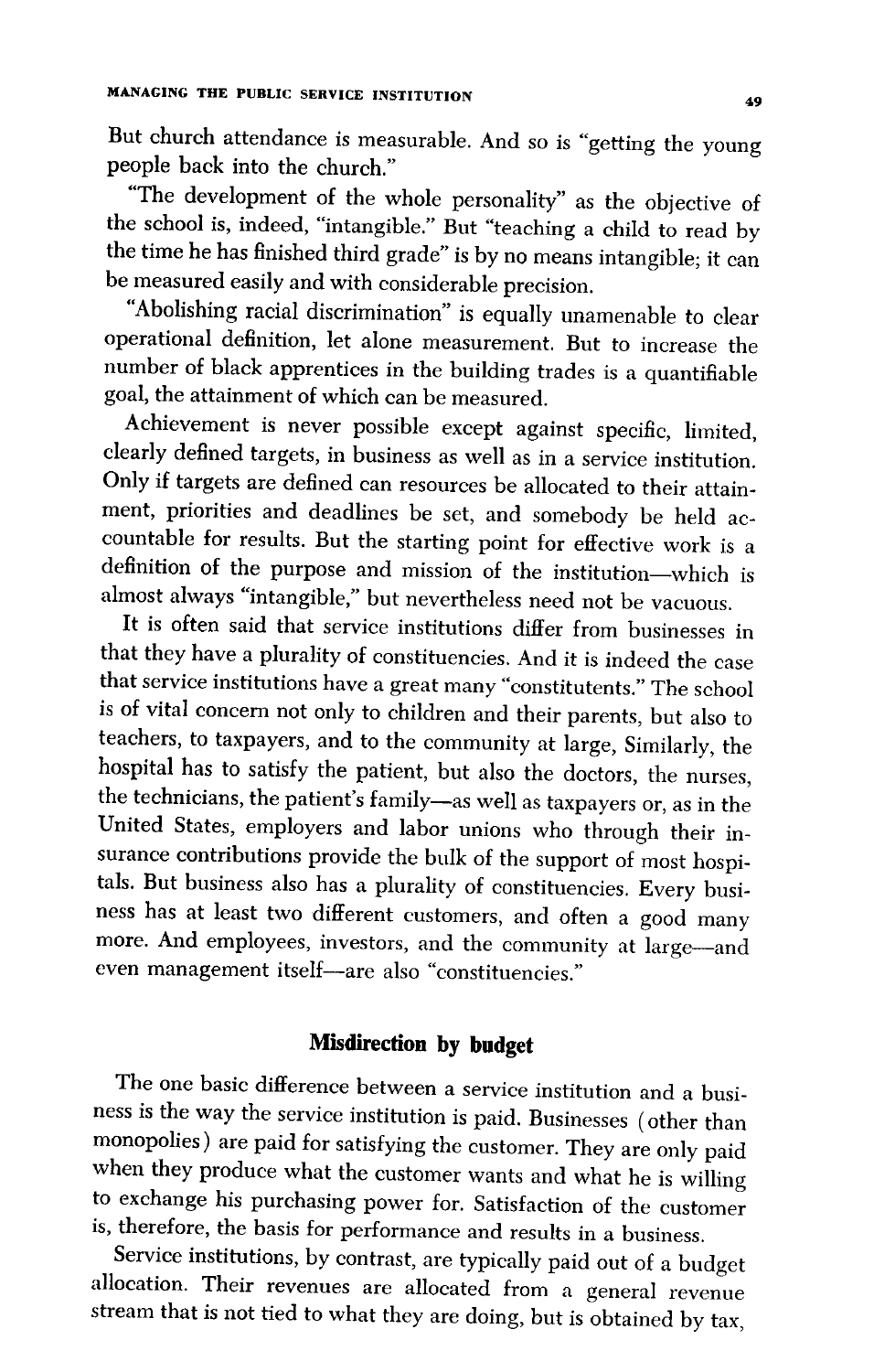levy, or tribute**. F**urthermore, the typical service institution is endowed with monopoly powers; the intended beneficiary usually has

no choice.<br>Being paid out of a budget allocation changes what is meant by "performance" or "results." "Results" in the budget-based institution  $\bar{m}$  means a larger budget. "Performance" is the ability to maintain or to increase one's budget. The first test of a budget-based institution and the first requirement for its survival is to obtain the budget. And the the first requirement for its survival is to obtain the budget. budget i*s*, by definition, related not to the achievement *o***f** any goals, but to th*e intention* of achieving those goals.

they are being preached, are not really considered virtues in the budget-based institution. The importance of a budget-based institubudget-based institution. The importance of a budget-based institution is measured essentially by the size of its budget and the size Of its staff. To achieve results with a smaller budget or  $\alpha$  smaller smaller is, therefore, not "performance." It might actually endanger the institution. Not to spend the budget to the hill will only convince budget-maker--whether a legislature or a budget comment the budget for the next fiscal period can safely be cut.<br>Thirty or 40 years ago, it was considered characteristic of Russian

planning, and one of its major weaknesses, that Soviet managers, planning, and one of its major weaknesses, that Soviet managers towards the end of the plan period, engaged in a france effort spend all the money allocated to them, which usually resulted in total institutions have become dominant everywhere. And "buying-in"-that is, getting approval for a new program or project by grossly that is, getting approval for a new program or pro**j**ect by grossly underestimating its total cost- $\frac{1}{2}$  also built into the budget-

institution.<br>"Parkinson's Law" lampooned the British Admiralty and the British Colonial Office for increasing their staffs and their budgets as fast as the British Navy and the British Empire went down. "Parkinson's Law" attributed this to inborn human perversity. But it is perfectly rational behavior for someone on a budget, since it is the budget, rational behavior for someone on a budget, since it is the budget, after all, that measures "performance" and "importance

It is obviously not compatible with *eff*i*ciency* that the acid test of performance should be to obtain the budget. But *effectiveness* i*s* even more endangered by reliance on the budget allocation. It makes It risky to raise the question of what the "business" of the institution should be. That question is always "controversial"; such controversy is likely to alienate support and will therefore be shunned by budget-based institution. *A*s a result, it is likely to wind up deceiving both the public and it*s*elf.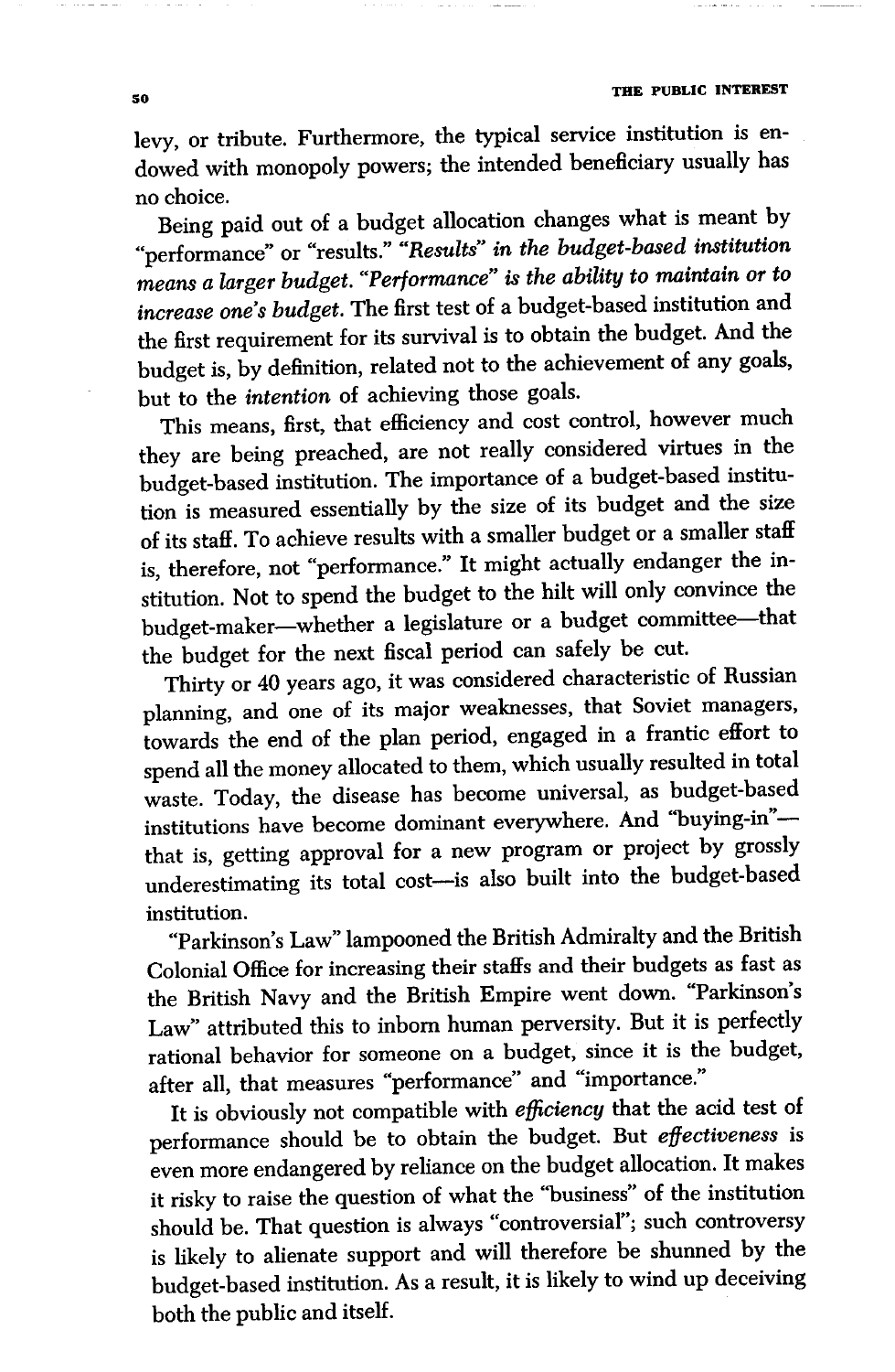Take an instance from government: The U.S. Department of Agriculture has never been w*i*lling to ask whether its goal should be "farm productivity" or "support of the small family farm." It has known for decades that these two objectives are not identical as had originally been assumed, and that they are, indeed*,* becoming increasingly incompatible. To admit this*,* however, would have created controversy that might have endangered the Department*'*s budget. As a result, American farm pol*i*cy has frittered away an enormous amount of money and human resources on what can only (and charitably) be called a public relations campaign*,* that is, on a show of support for the small family farmer. The effective activities, however--and they have been very effective indeed-have been directed toward eliminating the small fa*m*ily farmer and replacing him by the far more productive "agribusinesses," that is, highly capitalized and highly mechanized farms, run as a business and not as a "way of life.'" This may well have been the right thing to do. But it certainly was not what the Department was founded to do, nor what the Congress*,* in approving the Department*'*s budget, expected it to do.

Take a non-governmental example, the American community hospital, which is "private" though "non-profit." Everywhere it suffers from a growing confusion of missions and objectives, and the resulting impairment of its effectiveness and performance*.* Should a hospital be, in effect, a "physician's facility"-as most older American physicians still maintain? Should it focus on the major health needs of a community? Or should it try to do everything and be "abreast of every medical advance," no matter what the cost and no matter bow rarely certain facilities will be used? Should it devote resources to preventive medicine and health education? Or should it, like the hospital under the British health service, confine itself strictly to repair of major health damage after it has occurred?

Every one of these definitions of the "business" of the hospital can be defended. Every one deserves a hearing. The effective American hospital will be a multi-purpose institution and strike a balance between various objectives. What most hospitals do*,* however*,* is pretend that there are no basic questions to be decided. The result*,* predictably, is confusion and impairment of the hospital*'*s capacity to serve any function and to carry out any mission.

## **Pleasing everyone and achieving nothing**

Dependence on a budget allocation militates against setting priorities and concentrating efforts. Yet nothing is ever accomplished un-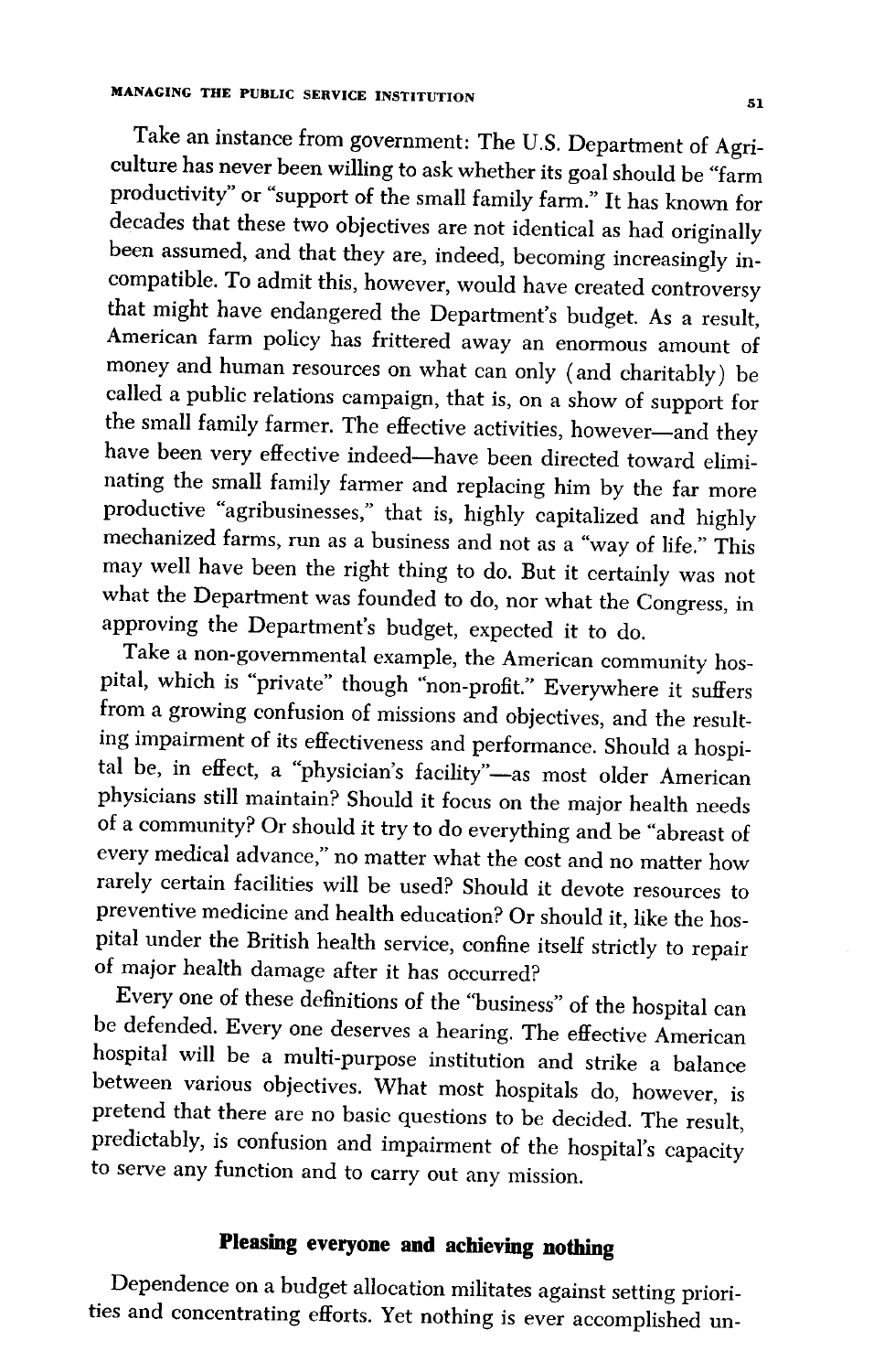less scarce res**o**urces a**r**e c**o**ncentrated **o**n a small number **o**f p**r**iorities. A shoe manufacturer who has 22 per cent of the market for we shoes may have a profitable business. If he succeeds in raising his market share to 30 per cent, especially if the market for his kind of concern himself too much with the 78 per cent of the users of work concern himself too much with the 78 per cent of the users of work shoes who buy from somebody else. And the customers for ladies fashion shoes are of no concern to him at all.

obtain its budget, it needs the approval, or at least the acquiescence, of practically everybody who remotely could be considered a "conof practically everybody who remotely could be considered a "constituent. Where a market share or  $22$  per cent might be perfect satisfactory to a business, a "rejection" by 78 per cent of its "constituents"—or even by a much smaller proportion—would be fatal to a ents ---or even by a much smaller proportion--would be father! budget-based institution. And this means that the service institution finds it difficult to set priorities; it must instead try to place  $\mathbb{R}^n$ . one by doing a little bit of everything—which, in effect, means achieve-

ing nothing.<br>Finally, being budget-based makes it even more difficult to abandon the wrong things, the old, the obsolete. As a result, service instidon the wrong things, the old, the obsolete. As a result, service institutions are even more encrusted than businesses with the barna of inherently unproductive efforts.<br>No institution likes to abandon anything it does. Business is no

exception. But in an institution that is being paid for its performance exception. But in an institution that is being paid for the performance and results, the unproductive, the obsolete, will sooner or later killed off by the customers. In a budget-based institution no such discipline is being enforced. The temptation is great, therefore, to respond to lack of results by redoubling efforts. The temptation is respond to lack of results by redoubling energy. The temptation great to d*o*uble the budget*,* preci*s*ely *because* there is n*o* performance.

Human beings will behave as they are rewarded for behaving-<br>whether the reward be money and promotion, a medal, an autographed picture of the boss, or a pat on the back. This is one lesson the behavioral psychologist has taught us during the last 50 years (not that it was unknown before). A business, or any institution that is paid for its results and performance in such a way that the dissatisis paid for its results and performance in such a way that the dissati*s*fied or disinterested customer need not pay, has to "earn" its income. An institution that is financed by a budget--or that enjoys a mo-<br>nopoly which the customer cannot escape--is rewarded for what it "deserves" rather than for what it "earns." It is paid for good intentions and for "programs." It is paid for not alienating important tentions and for programs. It is paid for not allegement of the constituents rather than for satisfying any on*e* group. It is mi*s*-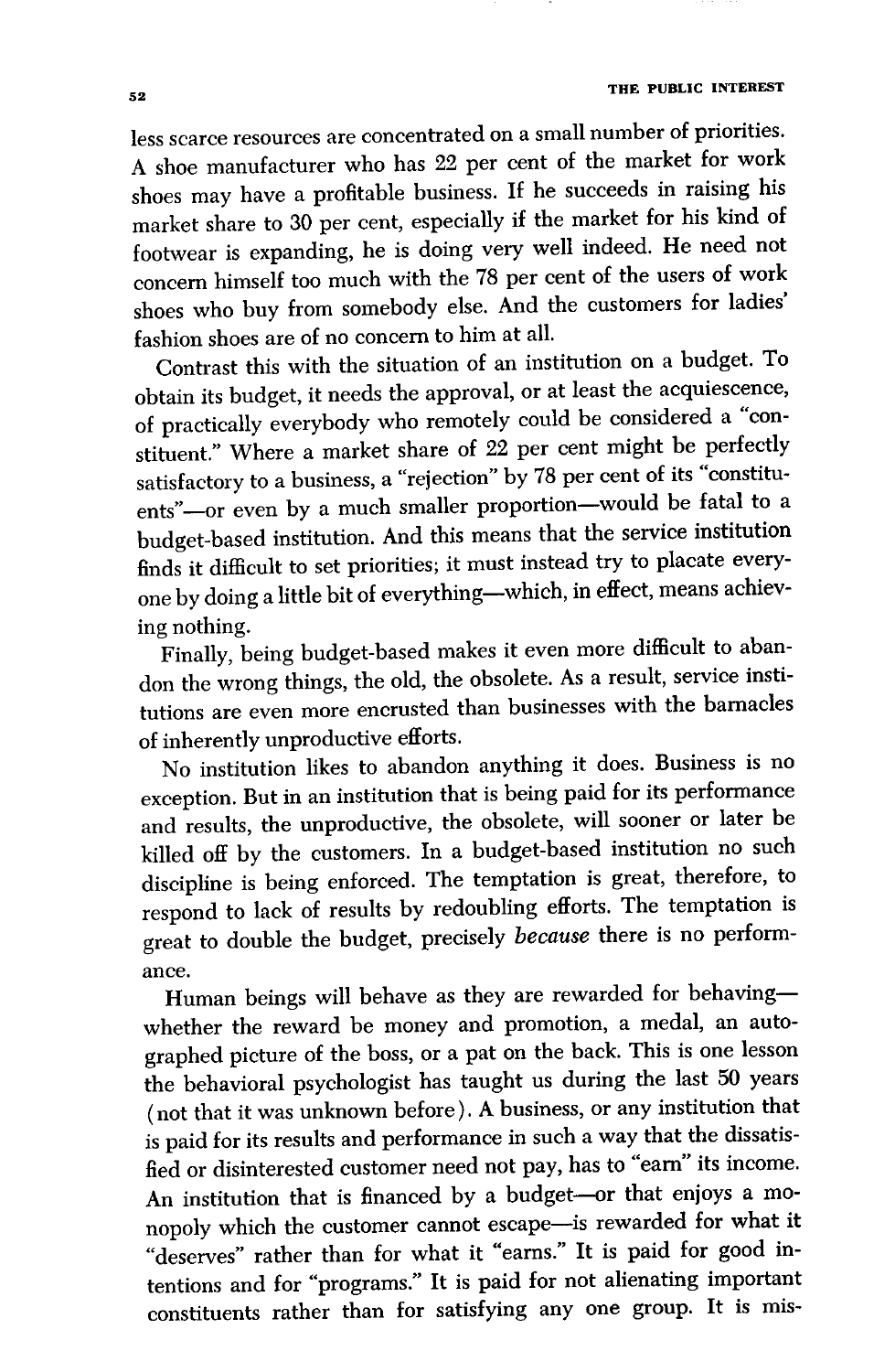directed*,* by the way it is paid*,* into defining "performance" and "results" as what will maintain or increase its budget.

#### **What works**

The e*x*cepti**o**n*,* the comparatively rare service instituti**o**n that achieves effectiveness*,* is more instructive than the gr*e*at ma**j**ority that achieves only "programs." It shows that effectiveness in the service institution is achievable--though by no means easy. It shows what different kinds of service institutions can do and need to do. It shows limitations and pitfalls. But it also shows that the service institution manager can do unpopular and highly "controversial" things if only he makes the risk-taking decision to set priorities and allocate resour**c***e*s**.**

The first and perhaps simplest example is that of the Bell Telephone System. A telephone system is a "natural" monopoly. Within a given area*,* one supplier of telephone service must have exclusive rights. The one thing any subscriber to a public telephone service requires is access to all other subscribers*,* which means territorial exclusivity for one monopolistic service. And as a whole country or continent becomes, in effect*,* one telephone system, this monopoly has to be extended over larger and larger areas.

An individual may be able to do without a telephone-though in today's society only at prohibitive inconvenience. But a professional man, a tradesman, an office*,* or a business *must* have a telephone. Residential phone service may still be an "option." Business phone service is compulsory. Theodore Vail*,* the first head of the organization, saw this in the early years of this century. He also saw clearly that the *A*merican telephone system*,* like the telephone systems in all other industrially developed nations, could easily be taken over by government. To prevent this, Vail thought through what the telephone company's business was and should be*,* and came up with his famous definition: "Our business is service. "2 This totally "intangible'*"* statement of the telephone company's "business" then enabled Vail to set specific goals and objectives and to develop measurements of performance and results. His "customer satisfaction" standards and "service satisfaction" standards created nationwide competition between telephone managers in various areas*,* and became the criteria

<sup>&</sup>lt;sup>2</sup> This was so heretical that the directors of the telephone company fired Vail when he first propounded his thesis in 1897-only to rehire him 10 years later when the absence of clear performance objectives had created widespread public demand for telephone nati*o*nalization even among such non-radicals as the Progressivewing of the Republican Party.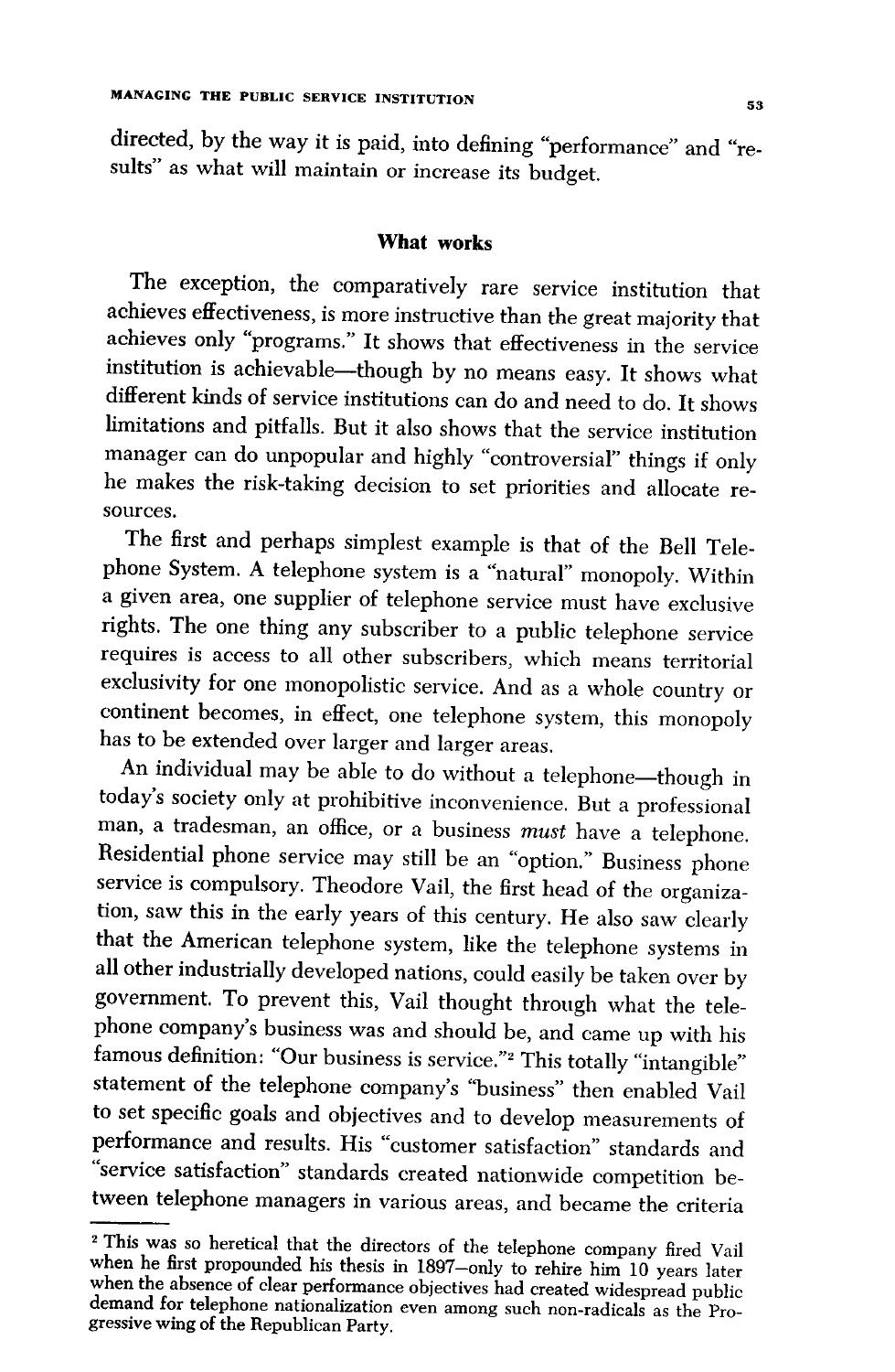by which the manage**r**s were **j**udged and rewarded. These standa**r**ds before an operator came on the line, or time between application before an operator came on the line, or time between application or telephone service and its installation. They were meant to directle

managers' attention to results.<br>Vail also thought through who his "constituents" were. This led to his conclusion—even more shocking to the conventional wisdom of 1900 than his "service" objectives--that it was the telephone comof 1900 than his "service" objectives--that it was the telephone company'*s* task to make the public utility c*o*mmis*s*i*o*ns of the individual states capable of effective rate regulation. Vail argued that a national monopoly in a crucial area could expect to escape nationalization only by being regulated. Helping to convert the wretchedly infectual, corrupt, and bumbling public utility commissions of late 19th-century populism into effective, respected, and inforuaed adversaries was in the telephone company's own survival interest.

Finally, Vail realized that a telephone system depends on its abil-<br>ity to obtain capital. Each dollar of telephone revenue requires a prior investment of three to four dollars. Therefore, the investor too had to be considered a "constituent," and the telephone company had to be considered a "constituent," and the telephone company had to design financial instruments and a financial policy that focused on the needs and expectations of the investor, and that made telephone company *s*ecuritie*s*, whether b**o**nds or share*s*, a di*s*tinct and preferred financial "product."

### **T***h***e American university**

**T**he building of the American university f**ro**m 186**0** to W**or**ld Wa**r I also illustrat**e**s** h**o**w **servi**c**e institutions** c**an** h**e ma**d**e to per**f**orm. T**he **Am**eric**an uni**ver*s***ity as it** e**m***e***rg**e**d during t**h**at era** w**as pri**m**ariof Cornell, 1868-1885); Charles W. Eliot (President of Harvard,**  $1869-1909$ ); Daniel Coit Gilman (President of Johns Hopkins, 1876-1**8**6**9-**1**909** )**; Dani**e**l Coit Gilman (Pr**e**sid**e**nt o**f J**o**h**ns Hopkins***,* 1**876-** 19**0**1 **); David Starr** J**ordan (Pr**e**sid**e**nt o**f **Stan**f**ord,** 1**89**1-1**9**13**);** Wil**liam** Rainey Harper (**President of Circuge**, 1992, 1994); **and President las Murray** *B***utl**e**r** (**Pr**e**si**de**nt o**f **Colum**b**ia,** 1**90**2**-**1**945**).

"college"-essentially an 18th-century seminary to train preachershad become totally obsolete, sterile, and unproductive. Indeed, it was dying fast; America in 1860 had far fewer college students than it had had 40 years earlier with a much smaller population. The men h**ad** h**ad 40 y**e**ars** e**arli**e**r wit**h **a mu**ch **smaller population. The men w**h**o** b**uilt t**he **new univ**e**rsiti**e**s s**ha**red a** c**ommon o**b**je**cti**v**e**: to** c**reate a n**ew **in***s***titu**ti**on, a tru**e "**univ**er**sity.**" **An**d **t**h*e***y all realiz**e**d t**h**at w**h**il**e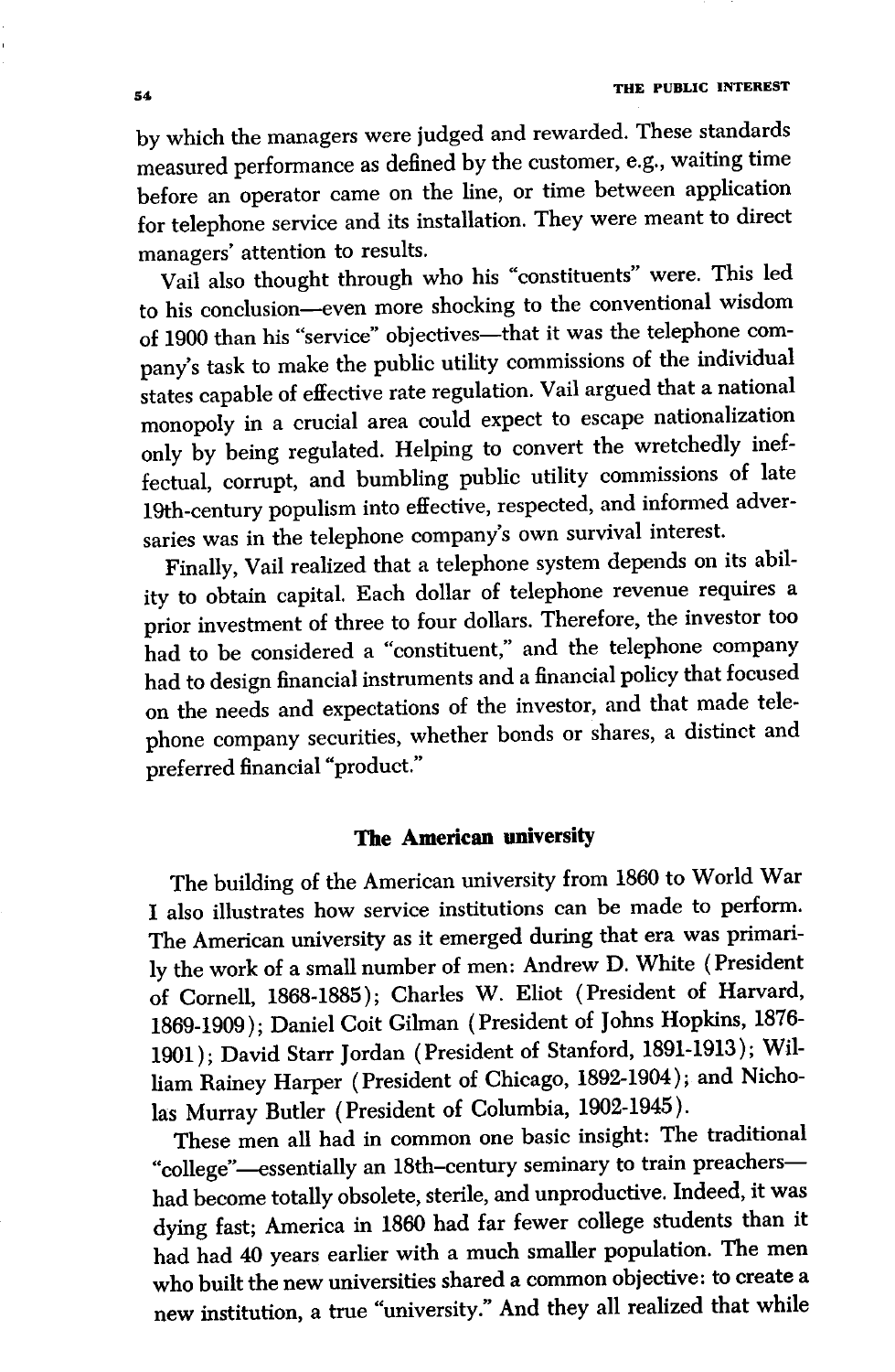European exa**m**ple**s**, e**s**pecially Ox**f**ord and **C**ambridge and the German university, had much to offer, these new universities had to be distinctively American institutions.

Beyond these shared beliefs, however*,* they differed sharply on what a university should be and what its purpose and mission were. Eliot, at *H*arvard, saw the purpose o**f** the university as that o**f** educating a leadership group with a distinct "style." His Harvard was to be a "national" institution rather than the parochial preserve of the "proper Bostonian" that Harvard College had been. But it also was to restore to Boston-and to New England generally--the dominant position o**f** a moral elite*,* such as in earlier times had been held by the "Elect," the Puritan divines*,* and their successors, the Federalist leaders in the early days o**f** the **R**epublic. Butler*,* at Columbia--and, to a lesser degree, Harper at Chicago-saw the function of the university as the systematic application of rational thought and analysis to the basic problems of a modem society, **f**rom education to economics*,* and **f**rom domestic government to **f**oreig**n** affairs. Gilman, at Johns *H*opkins, saw the university as the producer o**f** advanced knowledge; indeed, originally Johns Hopkins was to confine itself to advanced research and was to give no undergraduate instruction. White, at Cornell*,* aimed at producing an "educated public."

Each of these men knew that he had to make compr**o**mises. Each knew that he had to satis**f**y a number o**f** "constituencies" and "publics," each o**f** whom looked at the university quite differently. Both Eliot and Butler, **f**or instance*,* had to build their new university on an old **f**oundation (the others could build from the ground up ) and had to satisfy---or at least to placate---existing alumni and faculty. They all had to be exceedingly conscious of the need to attract and hold fi**n**ancial support. It was Eliot, **f**or instance, with all his insistence on "moral leadership*,*" who invented the first "placement off**i**ce" and set out to find well-paying jobs **f**or Harvard graduates*,* especially in business. It was Butler, conscious that Columbia was a late-comer and that the millionaire philanthropists of his day had already been snared by his competitors (e.g., Rocke**f**eller by Chicago), who invented the first "public relations" office in a university, designedand most success**f**ully--to reach the merely well-to-do and get their money.

These founders' definitions did not outlive them. Even during the li**f**etime o**f** Eliot and Butler, **f**or instance, their institutions escaped their control, began to diffuse ob*j*ectives and to con**f**use priorities. In the course of this century, all these universities-and many others, like the University of Cali**f**ornia and other major state universities**--**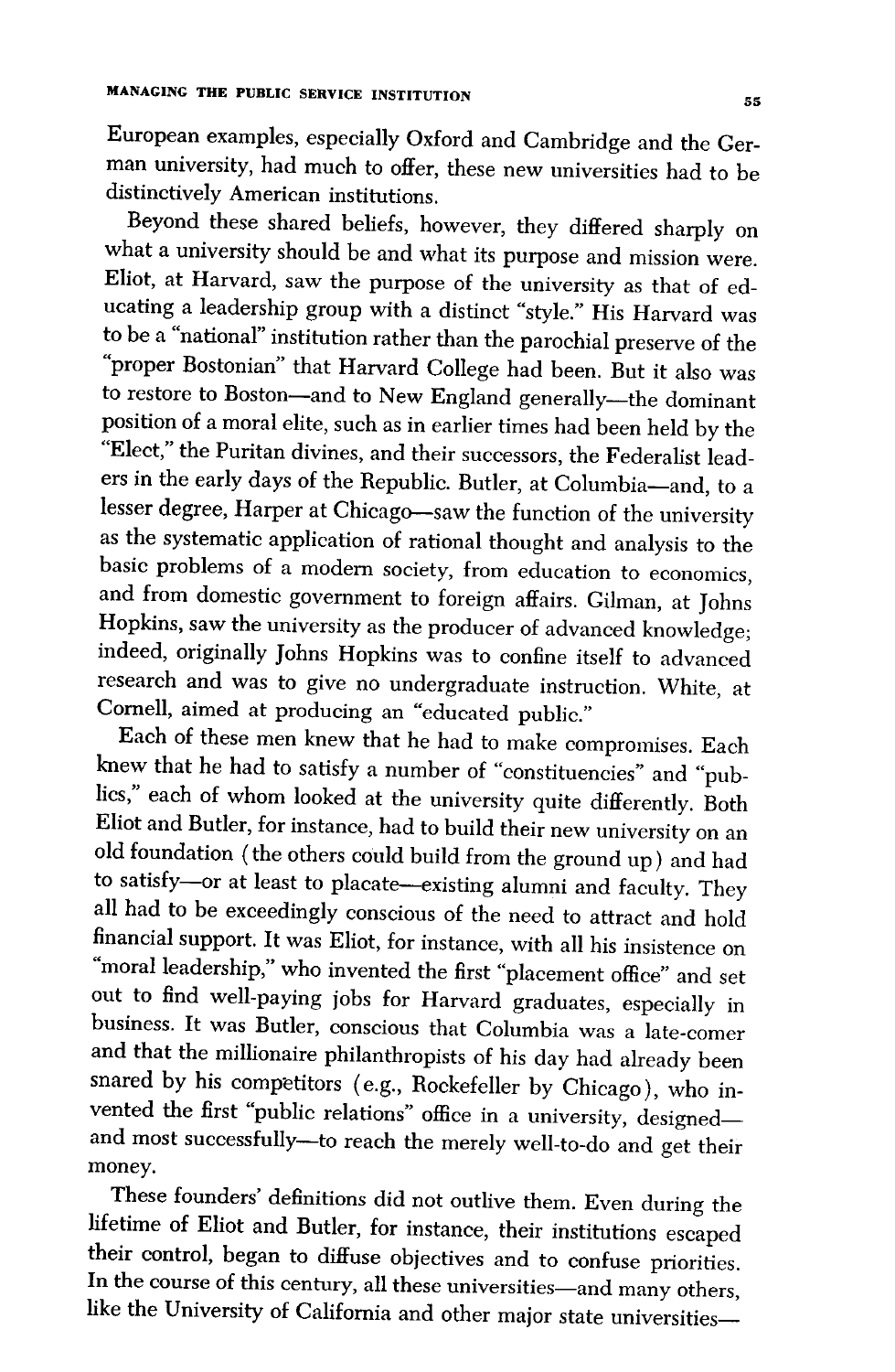ave converged towards a common type. Today, it is hard to the tell multiversity" from another. Fet the imprint of the founders has some not been totally erased. It is hardly an accident that the *N*ew *D*eal high-level advisors and policy makers; for the New Deal was, of high-level advisors and policy makers; for the New Deal was, course, committed to the application of rational thought and analysis to public policies and problems. *A*nd 30 years later, when th*e* "style" of an "elite," it naturally turned to Harvard. For while each of the founding fathers of the modern American university made compromises and adapted to a multitude of constituencies, each had an objective and a definition of the university to which he gave priority and against which he measured performance. Clearly, the job ority and against which he measured performance. Clearly, the job the founders did almost a century ago will have to be done again for today'*s* "multiversity," if it is not to choke on its own *s*ervices.

## **S**c**hools***,* **hospi***t***als, and th**e **TVA**

The English "op**e**n classr**o**om" is another example of a succe*ss***f**ul service institution. It is being promoted in this country as the "childcentered" approach to schooling, but its origin was in the concern English "open classroom" demands that each child-or at least each normal child-acquire the same measurable proficiency in the basic skills of literacy at roughly the same time. It is then the teacher's task to think through the learning path best suited to lead each child to a common and pre-set goal. The objectives are perfectly clear: the learning of specific skills, especially reading, writing, and figuring. They are identical for all children, measurable, and measured. Every-They are identical for all children*,* measurable, and measured. Everyth*i*ng else *i*s, *i*n effect, cons*i*dered irrelevant. Such elementary schools as have performed in the urban slums of this country--and there are more of them than the current "crisis in the classroom" syndrome acknowledges-have done exactly the same thing. The performance schools in black or Puerto Rican neighborhoods in New York, for instance, are those that have defined one clear objective--usually to teach reading-have eliminated or subordinated every along early then have measured themselves against a standard of clearly set per-<br>formance goals.

The solution to the problem of the hospital, as is becoming increasingly clear, will similarly lie in thinking through objectives and priorities. The most promising approach may well be one worked out orities. The most promising approach may well be one worked out by the Hospital C*o*nsulting Group at Westingh*o*use Electric Corpo-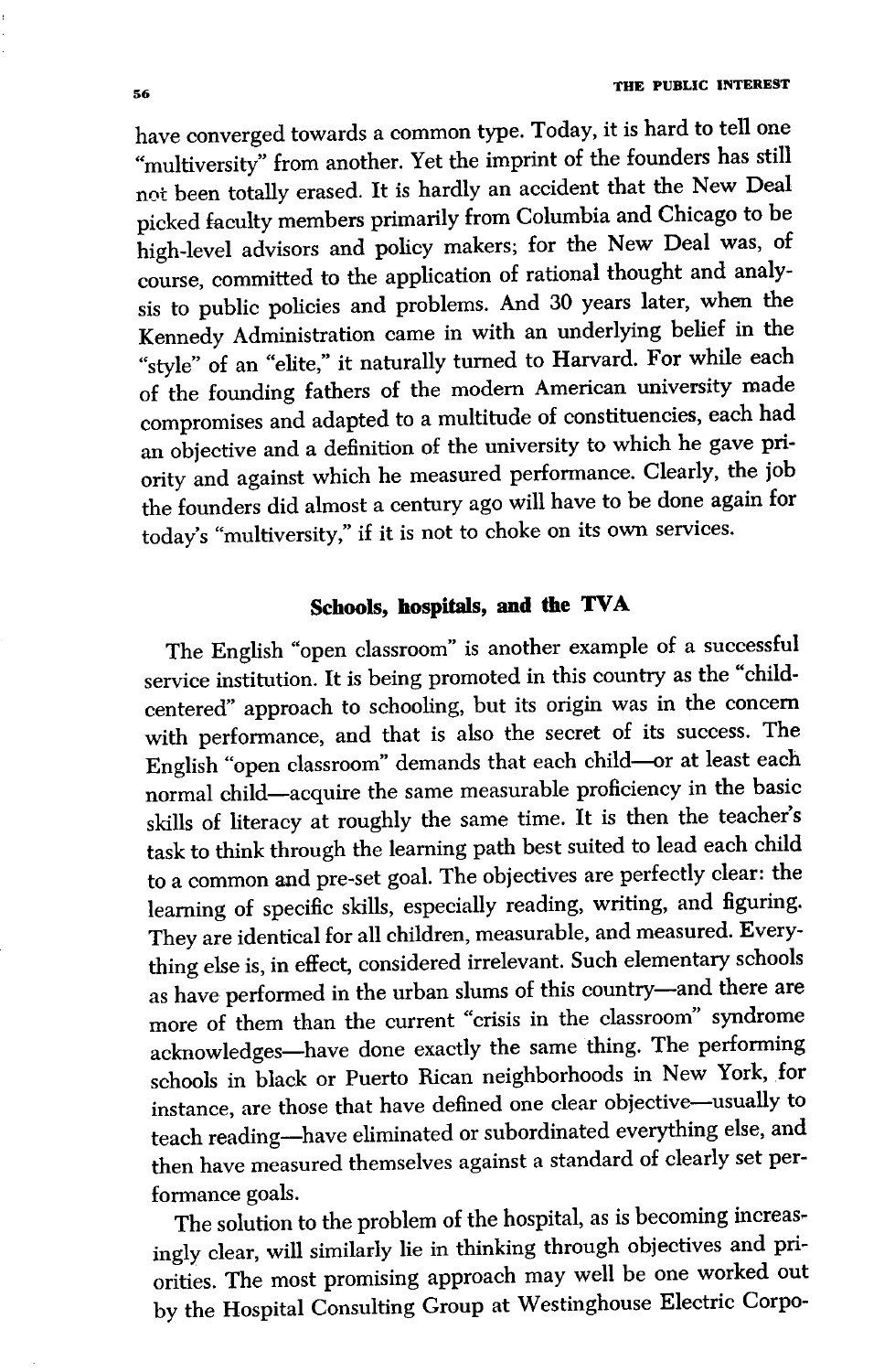rati**o**n, which recognizes that the American h**o**spital has a multiplicity of functions, but organizes each as an autonomous "decentralized" division with its own facilities*,* its own staff*,* and its own objectives. There would thus be a traditional care hospital for the fairly small number of truly sick people who require what today's "full-time" hospital offers; an "ambulatory" medical hospital for diagnosis and out-patient w**o**rk; an "ambulatory" surgical hospital for the large number of surgical patients--actually the majority--who, like patients after cataract surgery*,* a tonsilectomy, or most orthopedic surgery, are not "sick" and need no medical and little nursing care, but need a bed (and a bedpan) till the stitches are firm or the cast dries; a psychiatric unit--mostly for out-patient or overnight care; and a convalescent unit that would hardly differ from a good motel (e.g.*,* for the healthy mother of a healthy baby). All these would have common services. But each would be a separate health care facility with different objectives, different priorities, and diffe**r**ent standards of performance.

But the most instructive example of an effective service institution may be that of the early Tennessee Valley Authority. Built mainly during the New Deal, the TVA today is no longer "controversial." It is just another large power company, except for being owned by the government rather than by private investors. But in its early days, 40 years ago*,* the TVA was a slogan*,* a battle cry*,* a symbol. Some, friends and enemies alike*,* saw in it the opening wedge of the nationalization of electric energy in the United States. Others saw in it the vehicle for a return to Jeffersonian agrarianism, based on cheap power, government paternalism*,* and free fertilizer. Still others were primarily interested in flood control and navigation. Indeed, there was such a wealth of conflicting expectations that TVA*'*s first head, Arthur Morgan, a distinguished engineer and economist*,* completely floundered. Unable to think through what the business of the TVA should be and how varying objectives might be balanced, Morgan accomplished nothing. Finally, President Roosevelt replaced him with an almost totally unknown young lawyer*,* David Lilienthal*,* who had little previous experience as an administrator.

Lilienthal faced up to the need to define the TVA's business. He concluded that the first objective was to build truly efficient electric plants and to supply an energy-starved region with plentiful and cheap power. All the rest*,* he decided, hinged on the attainment of this first need, which then became his operational priority. The TVA of today has accomplished a good many other objectives as well,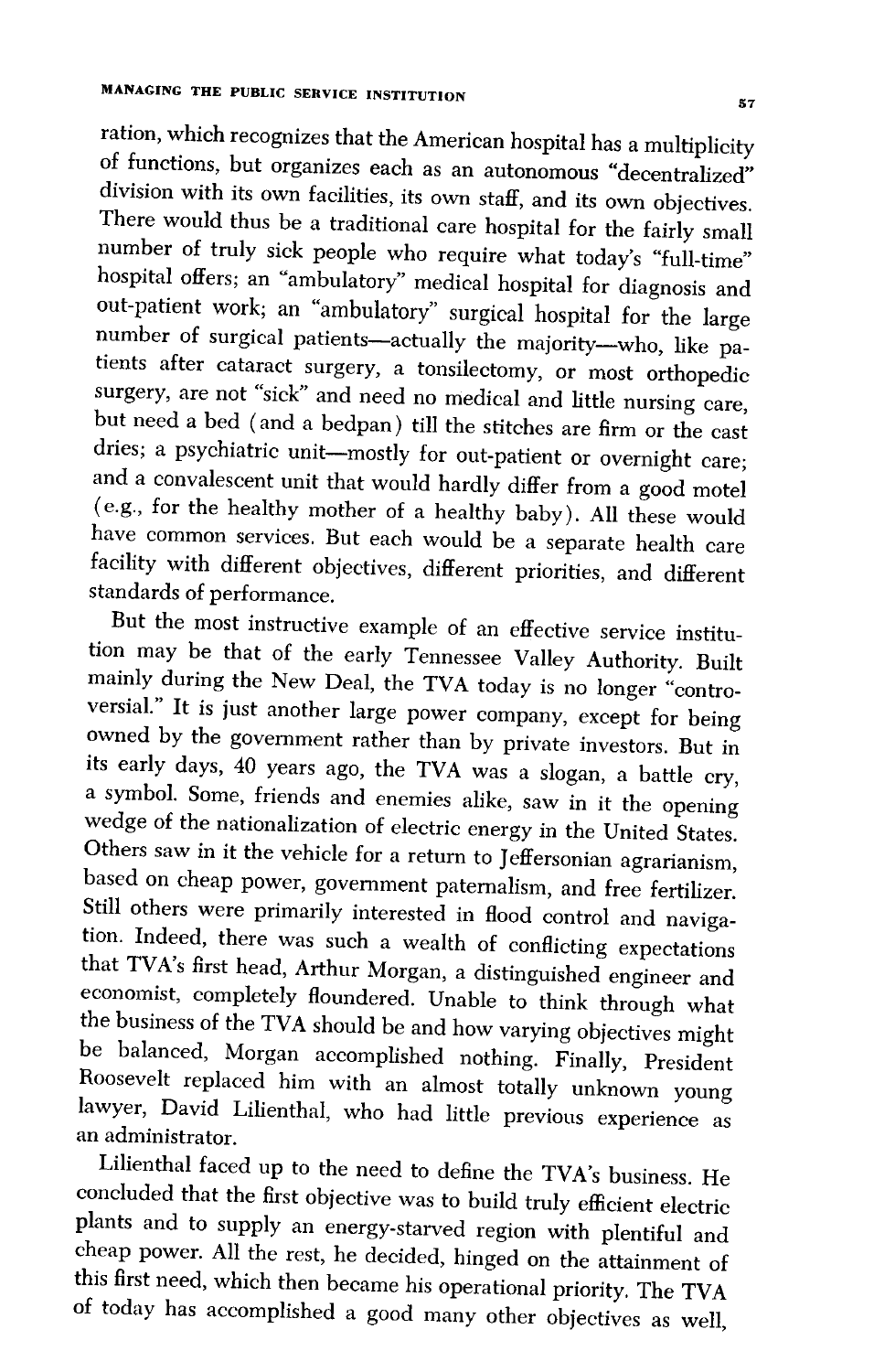f**r**om fl**o**od cont**r**ol and **n**a**vi**gati**o**n to fe**rt**ilizer pr**o**ducti**o**n **a**nd, ininsistence on a clear definition of the TVA's business and on setting priorities that explains why today's TVA is taken for granted, even p**riori**tie**s** t**ha**t **ex**p**lains why** t**oday's TVA is** t**aken** f**or gran**t**ed, even by** t**h**e **very same** p**eople who, 40 years ago, w**e**re among i**t**s im**p**lacable enemies.**

**The requirements for success**<br>Service institutions are a most diverse lot. The one and only thing they all have in common is that, for one reason or another, they **k** cannot be organized under a competitive market test.<sup>3</sup> But however diverse the various kinds of "service institutions" may be, all of  $\mathbf{f}$  them need first to impose on themselves the discipline practiced by them ne**e**d first t**o** impose on themselves the discipli**n**e practi**c**ed b**y** the managers and leaders of the institutions in the example of  $\mathbf{r}$ sented above.

1) They need to answer the question, "What is our business and what should it be?" They need to bring out into the open alternative *definitions* and to think them through carefully, perhaps even to work out (as did the presidents of the emerging American universities) the balance of different and sometimes conflicting defiversities) the balance of different and sometimes compared to nitions. What service institu**ti**ons need is not to be more "businesslike." They need to be more "hospital-like," "university-like," "govern-<br>ment-like," and so on. They need to be subjected to a performance test-if only to that of "socialist competition"-as much as possible. test--if **on**l**y** t**o** th**a**t **o**f "soci**a**list competiti**o**n"---as **m**uch as p**o**ss**i**ble**.** In other words, they need to think through their own specific **function** 

tion, purpose, and mission.<br>2) Service institutions need to derive *clear objectives and goals* from their definition of function and mission. What they need is not "better people," but people who do the management job systematically and who focus themselves and their institutions purposefully on performance and results. They do need efficiency---that is, control performance and results. They do need effect that is, comp of costs. But, abov*e* all, they n*e*ed effec**ti**ven*e*ss that is*,* emphasis

on the right results.<br>3) They then have to think through *priorities* of concentration 3) They then have to think through pr*iorities* of concentration which enable them to select targets, to set standards of account ment and performance (that is, to define the minimum ac**c**eptable

<sup>3</sup>This **m**a**y no** l**onge**r be **n**e**c**essaril**y** true **fo**r t**h**e p**o**stal servi**c**e. **A**t last an inpetition to the government's postal monopoly. Should this work out, it might do more to restore performance to the mails than the recent setting up of a do more to restore performance to the mains than the recent setting  $\frac{1}{\tau}$ postal monopoly as a separate "public corporation" which is on a "busine" basis.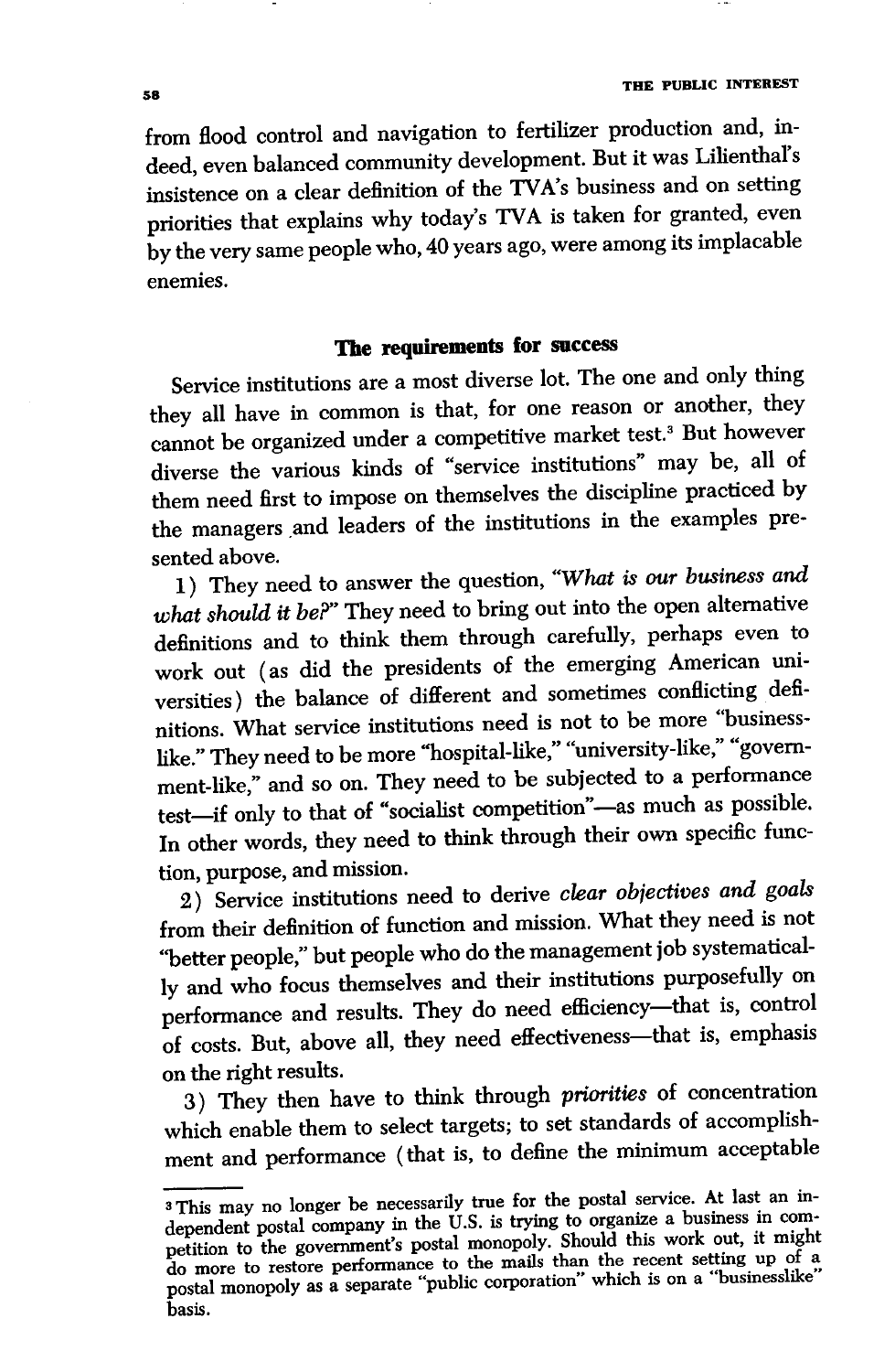re**s**ults); to set deadlines; to go to work on results; and t**o** make someone accountable for results.

4) They need to define *measurements* of *performance*—the "customer satisfaction" measurements of the telephone company, or the figur*e*s on reading performance by which the English "open classroom" measures its accomplishments.

5) They need to use th*e*se measurements to "f*eed back*" on th*e*ir efforts--that is, *they must build self*-*control from results into their system*.

6) Finally, they need an organized audit of *objectives and results,* so as to identify those obiectives that no longer serve a useful purpose or have proven unattainable. They need to identify unsatisfactory performance, and activities which are obsolete*,* unproductive, or both. And they need a mechanism for *sloughing off* such activities rather than wasting their money and their energies where the results are not.

This last requirement may be the most important one. The absence of a market test removes from the service institution the discipline that forces a business eventually to abandon yesterday's products--or else go bankrupt. Yet this requirement is the least understood.

No success lasts "forever." Yet it is even more difficult to abandon yesterday*'*s success than it is to reappraise failure. Success breeds its own *hubris*. It creates emotional attachments, habits of thought and action, and*,* above all, false self-confidence. A success that has outlived its usefulness may, in the end, be more damaging than failure. Especially in a service institution*,* yesterday's success becomes "policy," "virtue," "conviction," if not indeed "*H*oly Writ," unless the institution imposes on itself the discipline of thinking through its mission, its obiectives, and its priorities, and of building in feedback control from results over policies, priorities, and action. We are in such a "welfare mess" today in the United States largely because the welfare program of the New Deal had been such a success in the 1930's that we could not abandon it, and instead misapplied it to the radically different problem of the black migrants to the cities in the 1950*'*s and 1960*'*s.

To make service institutions perform, it should by now be clear, does not require "great men." It requires instead a system. The essentials of this system may not be too different from the essentials of performance in a business enterprise, as the present "management boom" in the service institutions assumes. *B*ut the application will be quite different. For the service institutions are